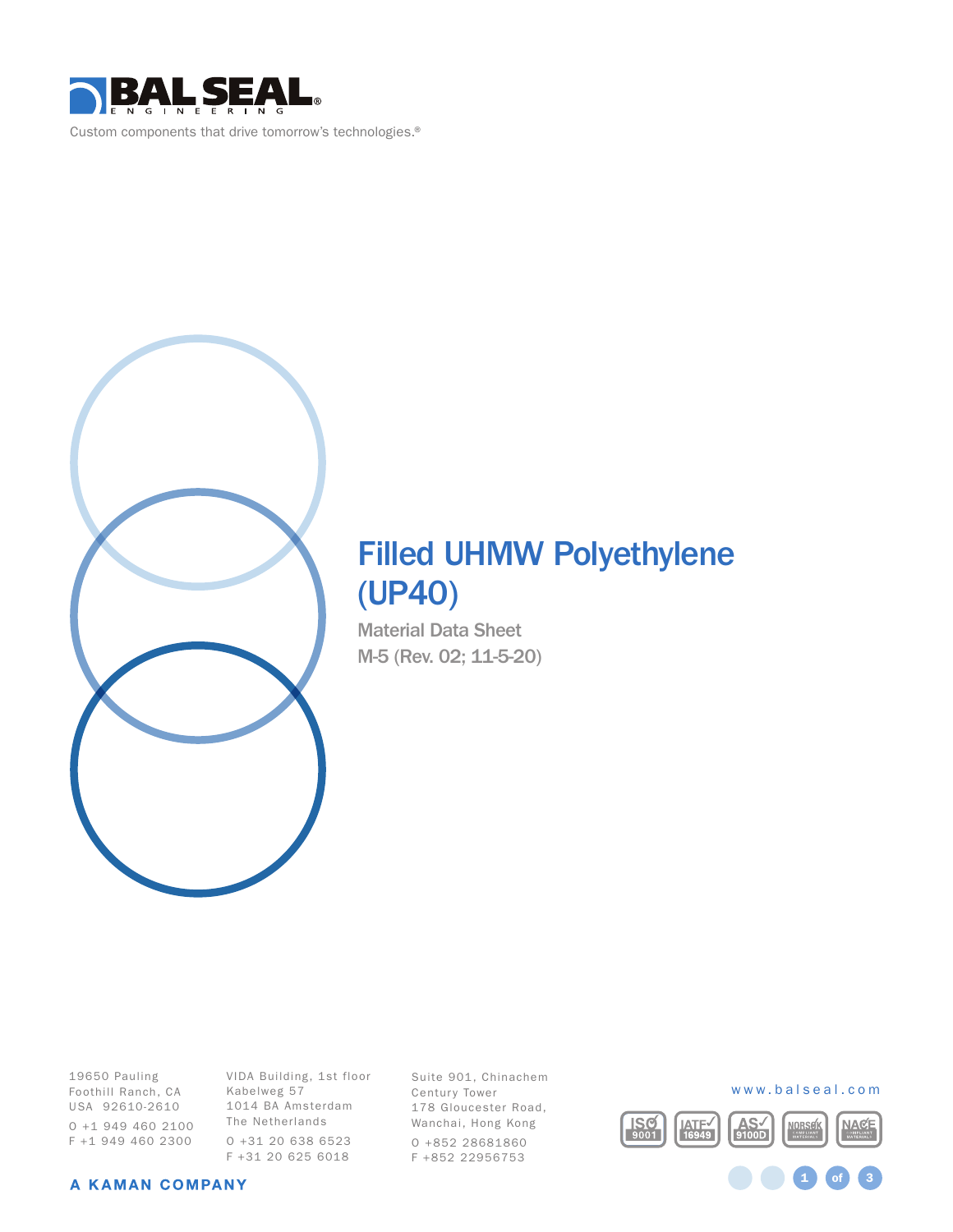#### **Overview**

UP40 is an ultra-high molecular weight (UHMW) polyethylene-based material similar to UP30, but made from a higher molecular weight polyethylene. It is designed for high-performance liquid chromatography (HPLC) pumps, and offers excellent sealing performance in reciprocating applications from  $-450$  °F to 180 °F ( $-268$  °C to 82 °C).

#### Chemical Compatibility

UP40 is compatible with acids and bases. This material is compatible with most fluids. For more compatibility information, request report TR-60A, or go to www.balseal.com/technical-library. Select Technical Reports, then select TR-60A Chemical Compatibility Guide.

#### FDA Compliance

UP40 is FDA compatible for use in food contact. Bal Seal Engineering defines "FDA compatible" as compositions where the majority (97% or more) of the ingredients have received an FDA "safe for use in food contact" and contain no ingredients listed in the California Code of Regulations Hazardous Substance List.

#### **Color**

Gold

#### Heat Treatment

Certain seal sizes are supplied as UP40 HT. The "HT" denotes our use of a heat treatment process to limit dimensional changes. Material properties and composition remain the same.

www.balseal.com **2 3 of 3**